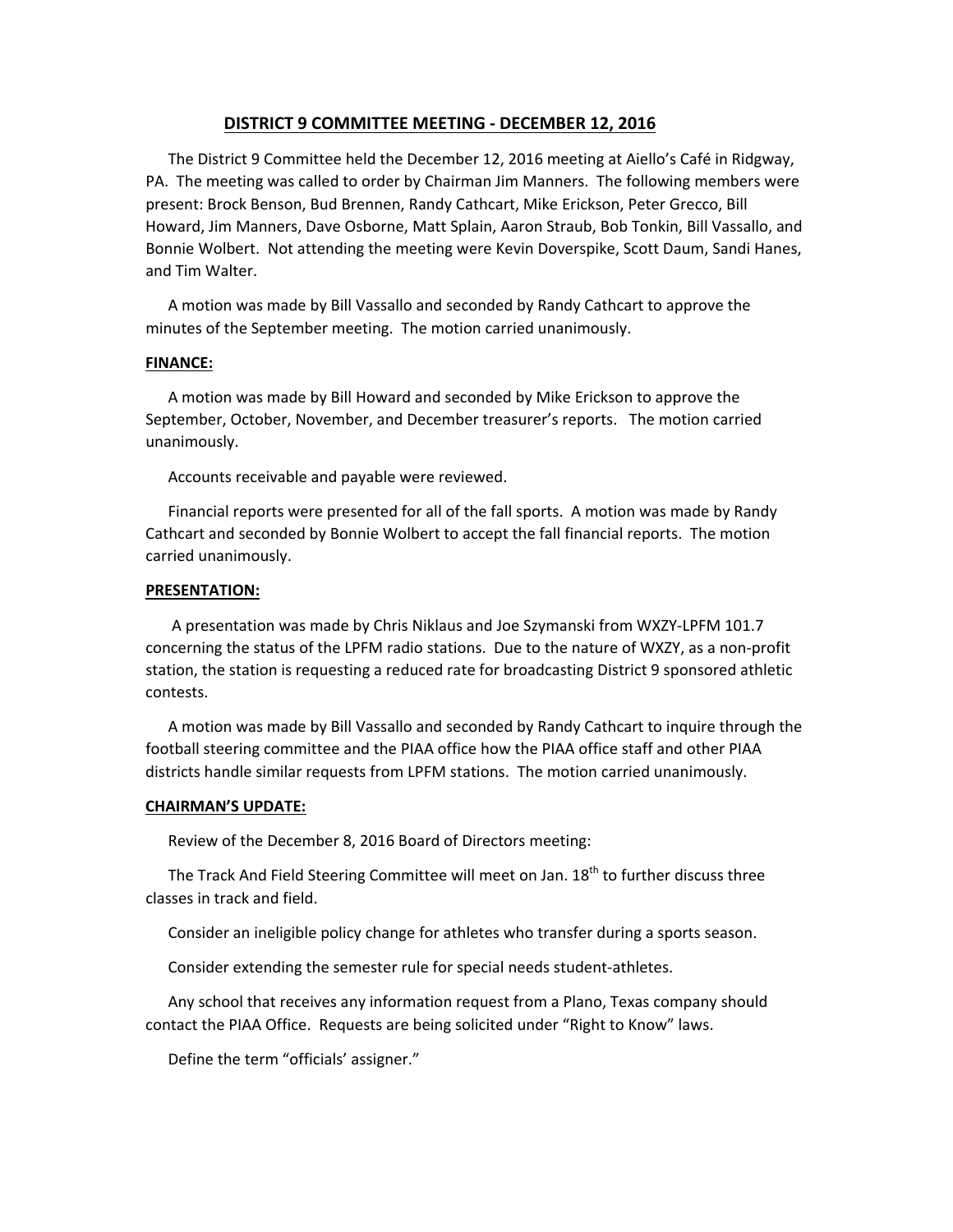Schools that are interested in sending a student or students to the National Federation Leadership Conference should have students apply through the PIAA website in January.

The new baseball pitching rule passed the second reading.

Discussion will be held concerning penalties for unsportsmanlike conduct during awards ceremonies.

# **TRANSFER REQUEST:**

A motion was made by Dave Osborne and seconded by Randy Cathcart to grant athletic eligibility to a Bradford Area High School student in all sports except football. The Portville High School (New York) student transferred to Bradford Area High School. The motion failed by a three to eight vote.

A motion was made by Brock Benson and seconded by Bud Brennen to deny the Bradford Area High School student eligibility for one year from the date of enrollment. The motion carried by an eight to three vote.

| <b>FOREIGN EXCHANGE REQUESTS:</b> | None |
|-----------------------------------|------|
| <b>HEARINGS:</b>                  | None |

#### **ADMINISTRATIVE:**

A motion was made by Matt Splain and seconded by Bill Vassallo to approve a cooperative sports agreement between Venango Catholic High School and Rocky Grove High School in girls basketball as of November 1, 2016. The motion carried unanimously.

### **ADMINISTRATIVE COMMITTEES:**

# AWARDS:

Awards for various championships were reviewed.

Spirit Competition Awards – medals will be given to the highest number of athletes on the mat plus three awards for coaches.

#### SPORTSMANSHIP:

The high number of soccer disqualifications was discussed.

#### **SPORTS SPECIFIC COMMITTEES:**

BASEBALL: The new baseball pitching count rule was discussed.

GOLF: Passed on a first reading. Girls' team golf championship teams will play four golfers and count the score of only three. (Previous – play five and count four) Qualifying scores will drop from 400 to 300.

VOLLEYBALL: Feedback from the volleyball tournament. In class "A" a request was made not to play semi-finals and finals the same day. A motion was made by Bonnie Wolbert and seconded by Bill Vassallo to use the following format for the "A" Volleyball Championships: